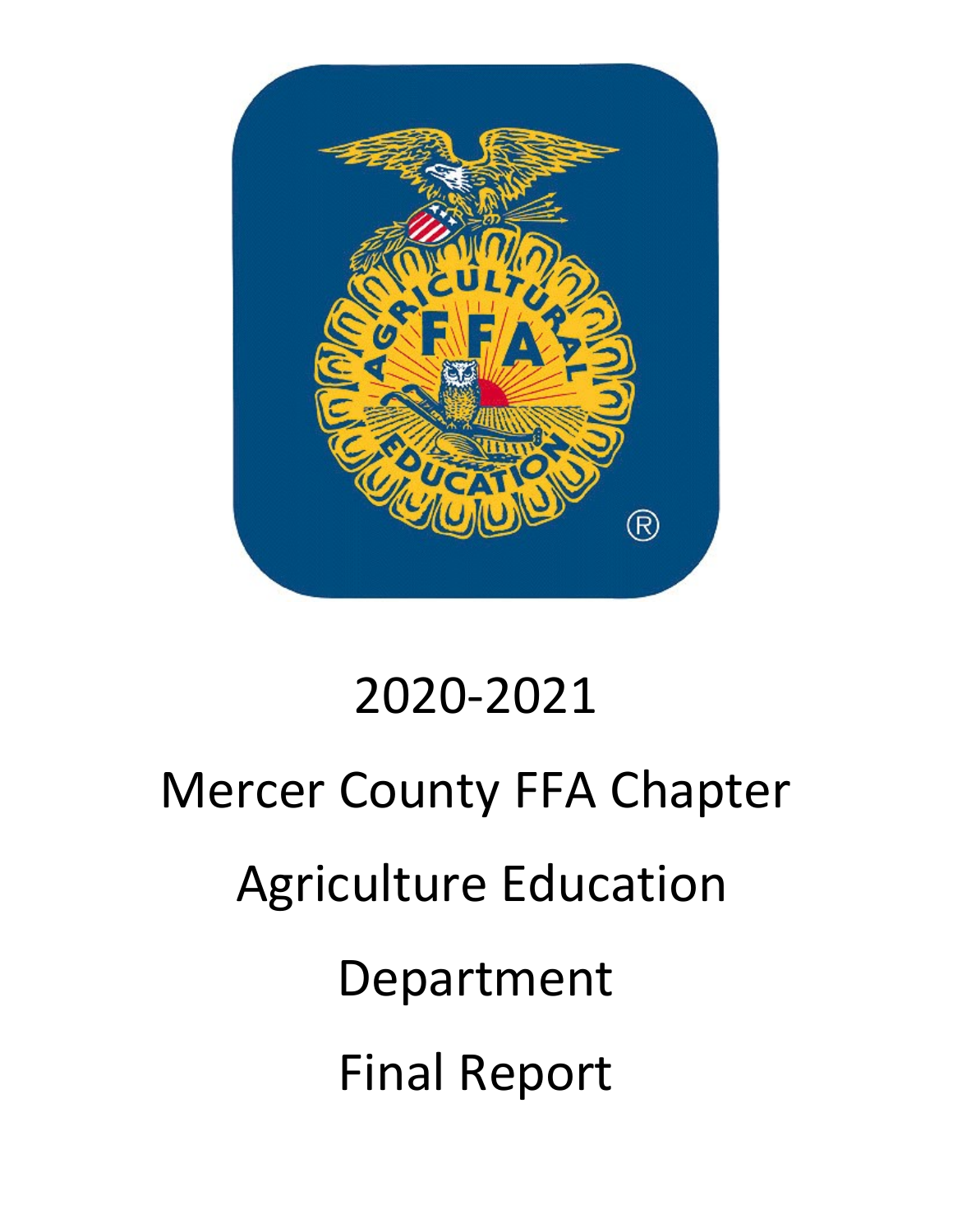## Mercer County CUSD #404 Agriculture Education Department 2020-2021 Final Report

## I. Scope of Agriculture Program

A comprehensive total program of Agriculture Education is offered at Mercer County High School. This program consists of 20 semester courses.

 Dual Credit for high school and for Black Hawk College is granted for the Ag. Metal Fabrication (Welding) and Greenhouse classes. Also, students taking the Ag. Business Management 1 & 2 classes fulfill the Consumer Education requirement for the State of Illinois. Four classes receive a science credit.

#### II. Enrollment by Classes

|                                                | Fall Sem.  | Spring Sem.  |
|------------------------------------------------|------------|--------------|
| Introduction to Agriculture Industry 1         | 27         |              |
| Introduction to Agriculture Industry 2         | ---------  | 23           |
| Basic Ag. Science 1                            | 40         | -----------  |
| Basic Ag. Science 2                            | .          | 41           |
| Greenhouse Production 1                        | 25         |              |
| Greenhouse Production 2                        | ---------  | 22           |
| Ag. Machinery and Power I                      | 21         |              |
| Ag. Machinery and Power II                     | --------   | 10           |
| Ag. Construction and Tech. I                   | 10         |              |
| Ag. Construction and Tech. II                  | ---------  | 11           |
| <b>Environmental Science 1</b>                 | 19         | -----------  |
| <b>Environmental Science 2</b>                 |            | 18           |
| Ag. Business Management 1                      | 15         | ------------ |
| Ag. Business Management 2                      | ---------  | 14           |
| Dual Credit Welding 1(Ag. Metal Fabrication 1) | 22         | ------------ |
| Dual Credit Welding 2(Ag. Metal Fabrication 2) | ---------  | 19           |
| Veterinary Tech. 1                             | 19         | ------------ |
| Veterinary Tech. 2                             | ---------  | 14           |
| Food Science 1                                 | 17         | -----------  |
| Food Science 2                                 | . <u>.</u> | 19           |
|                                                |            |              |

Total Students in Ag. Ed. during school day: 215 191 (Note: Because of COVID 19

 Seniors were allowed to only take needed courses to meet graduation requirements, hence the decrease of students taking classes)

#### III. FFA Organization

| . | 1111 01 <b>Annieutron</b><br>Membership | 157 members            | 100% Membership of all Ag. Students |
|---|-----------------------------------------|------------------------|-------------------------------------|
|   | Officers:                               | Kierstin Benson        | President                           |
|   |                                         | Carson Holmes          | Vice President                      |
|   |                                         | Anna Wagner            | Secretary                           |
|   |                                         | Robert Holtshlag       | Treasurer                           |
|   |                                         | Anna Frieden           | Reporter                            |
|   |                                         | <b>Braxton Kellett</b> | Sentinel                            |
|   |                                         | Katie Wagner           | Student Council Rep.                |
|   |                                         | Collin Lininger        | Historian                           |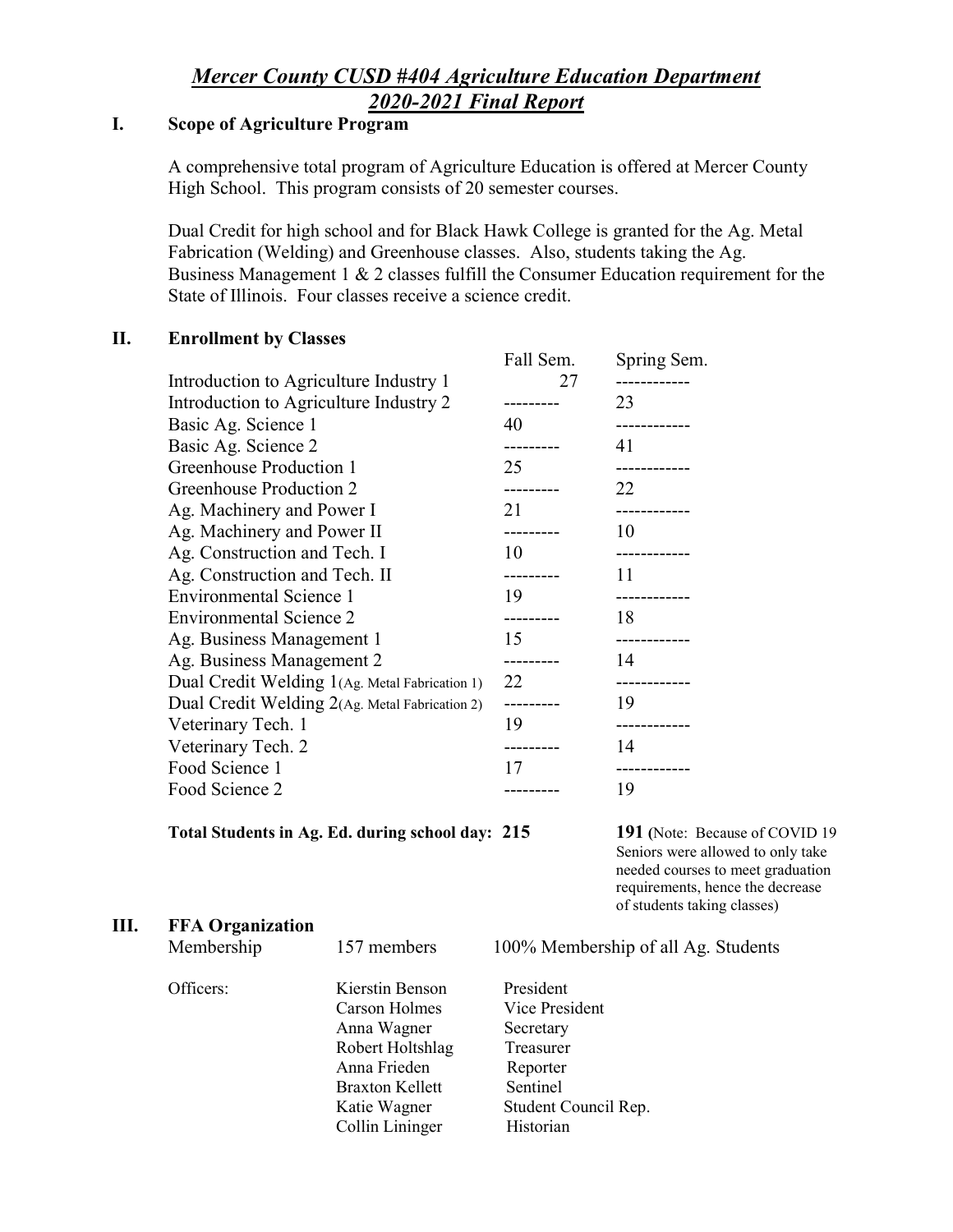#### IV. Summary of Activities

A complete summary of activities can be viewed from the 3 Circles Grant- GATA reports which are filed with the principal and sent to the district office and ISBE.

#### V. Accomplishments for Mercer County FFA / Agriculture Education Dept. 2020-2021

1. Judging Teams for Contests Held from March 2020 – March 2021

Many contests were canceled due to COVID 19

#### Mercer County FFA Judging Teams

| <b>Land Use Judging</b>  | <b>2nd Place Varsity Section 4</b> |  |
|--------------------------|------------------------------------|--|
|                          | 2nd Place Novice Section 4         |  |
| <b>Tristan Headley</b>   | 8th Place Individual - Varsity     |  |
| Hallie Schreurs          | 9th Place Individual - Varsity     |  |
| Aubrey Oftender          | 10th Place Individual - Novice     |  |
| <b>Crops Judging</b>     | <b>8th Place Varsity Section 4</b> |  |
|                          | 3rd Place Novice Section 4         |  |
| Justin Nipper            | 6th Place Individual -Novice       |  |
| <b>Public Speaking</b>   |                                    |  |
| Isabel Colon             | 2nd Place Section 4 Creed          |  |
| Corbin Sturgill          | 3rd Place Section 4 Creed          |  |
| Ag. Business             | 5th place Varsity Section 4        |  |
| <b>Carson Holmes</b>     | 8th Place Individual - Varsity     |  |
| Forestry                 | 2nd Place Varsity Section 4        |  |
|                          | 3rd Place Novice Section 4         |  |
| Ben Bishop               | 5th place Varsity Sec. 4           |  |
| Derek Coulter            | 9th Place Varsity Sec. 4           |  |
| Jackson Long             | 9th Place Novice Sec.4             |  |
| Job Interview            |                                    |  |
| <b>Isabel Colon</b>      | 6th Place - Section 4              |  |
| Robert Holtschlag        | 4th Place - Section 4              |  |
| <b>Livestock Judging</b> | 3rd Novice Section 4               |  |
| Kyle Yates               | 5th place Individual               |  |
| Corbin Sturgill          | 6th place Individual               |  |
| Caleb Wagner             | 9th place Individual               |  |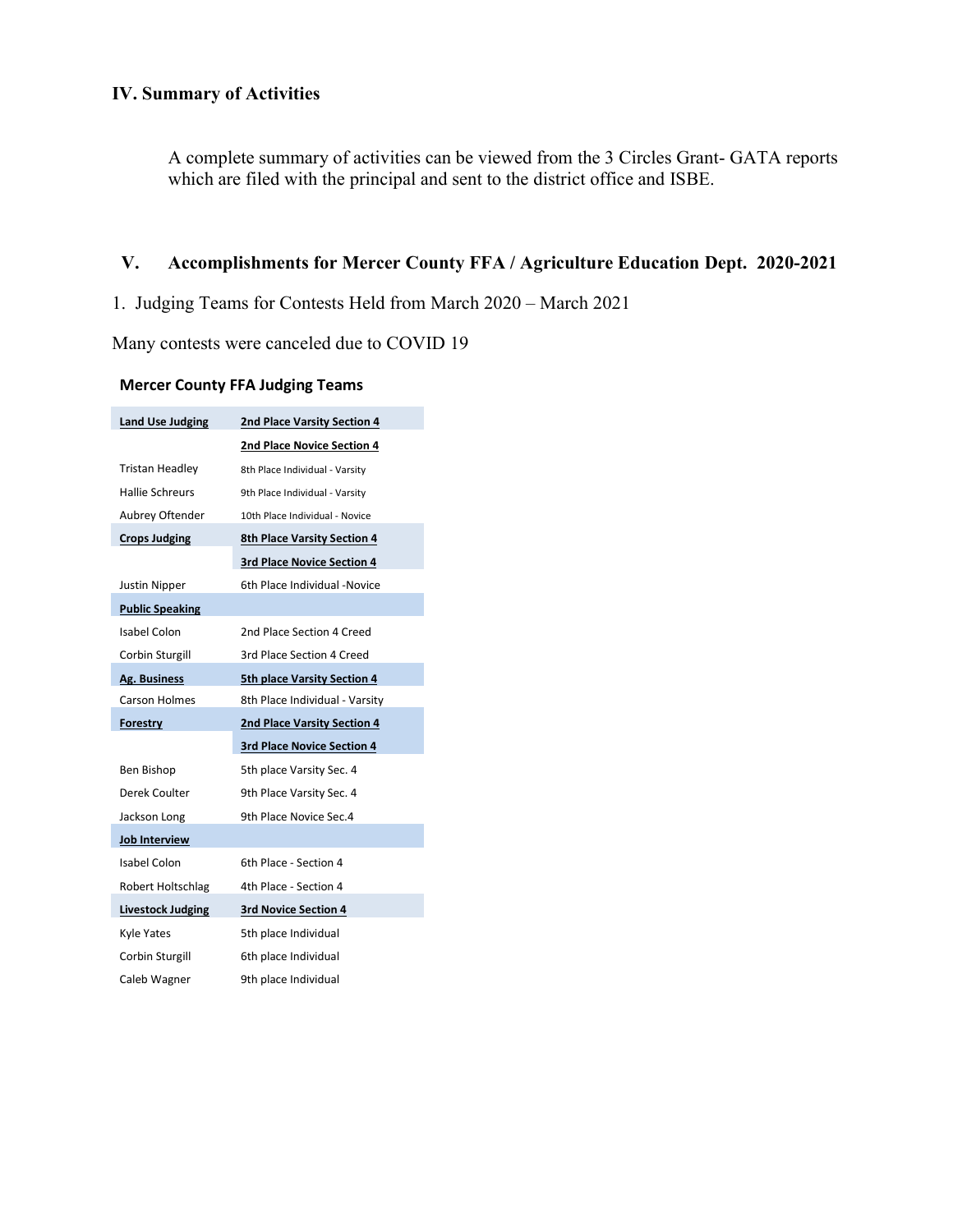2. Proficiency (Record Book Project) Awards

Section 4 Proficiency Awards

| Kierstin Benson   | Chapter Winner - Food Service Placement                                                                                           |
|-------------------|-----------------------------------------------------------------------------------------------------------------------------------|
| Caidel Monson     | Chapter Winner – Goat Production                                                                                                  |
| Robert Holtschlag | Section 4 Winner – Agriculture Services                                                                                           |
| Carson Holmes     | Section 4 Winner – Beef Production Placement                                                                                      |
| Megan Gray        | District 1 Winner – State Finalist Div. Livestock & Sheep Production                                                              |
| Katie Wagner      | District 1 Winner-State Finalist Small Animal Care                                                                                |
| Anna Wagner       | State Finalist for Star in Agri-business of Illinois (State winner will<br>be announced on June $8^{th}$ at State FFA Convention) |

3. Mercer County FFA Scholarship Winners \$500 each:

Meg Fowler Matthew Gray Larissa Neeld

4. Anna Wagner, Meg Fowler and Robert Holtschlag will receive the State FFA Degree at the State FFA Convention - District 1 Mini-Convention held in Normal, IL.

5. Sheridan Hank and Tori Speer will receive the American FFA Degree at the National FFA Convention.

- 6. Members earned \$1080.53 of premium money from the Section 4 FFA Fair held in July.
- 7. Member of \$4000 Club for State FFA Foundation and was in top 10 in donations to the state for raising money for the FFA Foundation.
- 8. Donated \$250 to the American Legion.
- 9. Donated \$250 to the Aledo VFW
- 10. The chapter earned the Century Challenge Award for having 100% FFA Membership
- 11. Mr. Heartt serves as the Section 4 Ag. Teachers and Section 4 FFA Officer's Treasurer.
- 12. Mr. Chausse served as the Section 4 Vo-Ag. Fair Chairman until his retirement.

#### VI. 2020-2021 Ag. Incentive Grant - Supplemental Funds from State of Illinois

 \$ 3562.00 Gladiator Cabinet Wood Top (2) Gladiator 28" Cabinet Gladiator 48" Cabinet Gladiator 30" Cabinet Monopoly: Classic, Farm-opoly, Hunting-opoly, Fishing-opoly, Horse-opoly \$100 Microwave iCEV's Agricultural Science Curriculum \$850